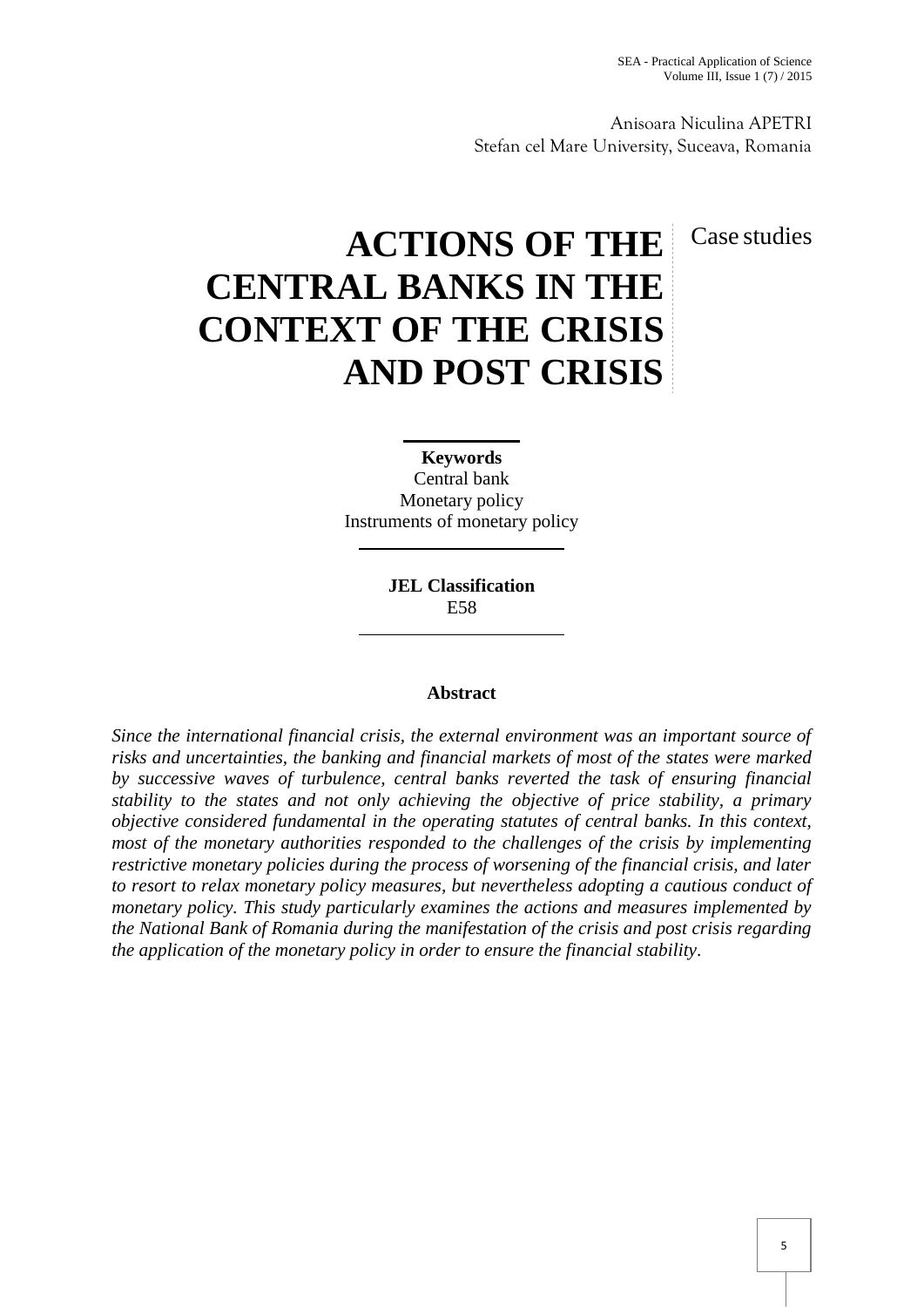#### **Introduction**

The period 2008-2010 was marked by a fast changing of the external and internal events under the impact of financial and economic crisis that swept the world economy. On an international position, for the first time in the last three decades there was recorded a contraction of global Gross Domestic Product (-0.6 percent), which was more pronounced in Europe and the USA, while in China and India was recorded a decrease of the economy's growth. At EU level, the decrease in real Gross Domestic Product was much larger (over 4 percent), despite the unprecedented stimulus measures implemented by government authorities and central banks. Following the implementation of these measures, the average budget deficit recorded in the European Union rose to almost 7 percent of Gross Domestic Product, the public debt to Gross Domestic Product increased by 12 percentage points and the interest rate monetary policy in the euro area fell to a minimum level of 1 percent per year.

#### **2. Measures taken by the National Bank of Romania in the context of the process of worsening of the financial crisis**

In Romania, the impact of financial crisis on the economy, although considerably important, mainly manifested indirectly. The business model of financial institutions in our country, based on the prevalence of traditional banking products, as well as the prudential and administrative measures taken proactively by the National Bank of Romania, was transposed in the absence of "toxic assets" in maintaining the financial stability. The transmission of the impact of the crisis was mainly achieved through five channels:

 foreign trade channel (due to a contraction of main export markets of the Romanian products);

 financial channel (due to a contraction of the external private credit lines from parent banks, with an impact on the development of non-government credit);

 confidence channel (by increasing risk aversion of foreign investors in emerging markets, which had repercussions on both productive investment and financial markets);

 exchange rate channel (due to depreciation pressures on the Romanian currency leu);

 channel of the wealth and balance sheet effect (with a substantial reduction in the value of many property asset classes, especially the real estate, the dominant asset class used as collateral for bank and by increasing the share of non-performing loans in the assets of credit institutions).

In the context of worsening of the global financial crisis, the National Bank of Romania

adopted a series of measures to maintain the stability of the banking system. They also focused on the prevention of massive capital outflows, with potential destabilizing effect, such conduct having higher probability of manifestation in crisis conditions. Thus, unlike some other countries with developed economies, in Romania was not required support from public funds for credit institutions, that responsibility reverted back to shareholders of the commercial banks.

Regarding the financial sector, the loan agreements negotiated with the IMF and the European Union in spring 2009, and those negotiated with the World Bank and other international financial institutions were concluded in order to strengthen the solvency of the Romanian banks, to ensure a safety margin in the face of possible new pressures arising from the global financial crisis.

For prudential reasons, the National Bank of Romania decided that the solvency of the banks to be at least 10 percent over the program period (2009-2010), compared to 8 percent as it was regulated. For the same reason, there were held, at the initiative of the IMF and the European Commission, two meetings of the main parent banks that have subsidiaries in Romania, and these banks have (re) confirmed their determination to maintain exposures in Romania, and ensuring a minimum credit rating of 10 percent. The solvency ratio increased with almost one percentage point in 2009, reaching 14.67 and stress tests conducted by the National Bank of Romania based on the methodology developed in collaboration with the IMF and World Bank have confirmed the robustness of the banking system in Romania.

In 2009, the National Bank of Romania has developed, in collaboration with the Ministry of Finance, a Strategic Action Plan in the banking sector, which was also one of the conditions of the stand-by agreement with the IMF. According to the mentioned plan, the starting point for financial and banking crisis management is the application of private market solutions, based on the situation of banking group taken as a whole. Only while the measures of support from the private sector would prove unfeasible or exhausted, they may resort to instruments of public intervention to resolve a crisis, aiming to promote the most effective solution in terms of cost. A particular importance in the implementation of this approach was the agreement signed in March 2009 in Vienna between the National Bank of Romania and parent banks of the nine largest foreign-owned credit institutions operating in Romania, supported by the IMF agreement was extended in 2010. In this gentlemen's agreement, which paved the way for similar agreements concluded by other countries in the region, nine banks have pledged not to reduce their exposure to Romania during the operation of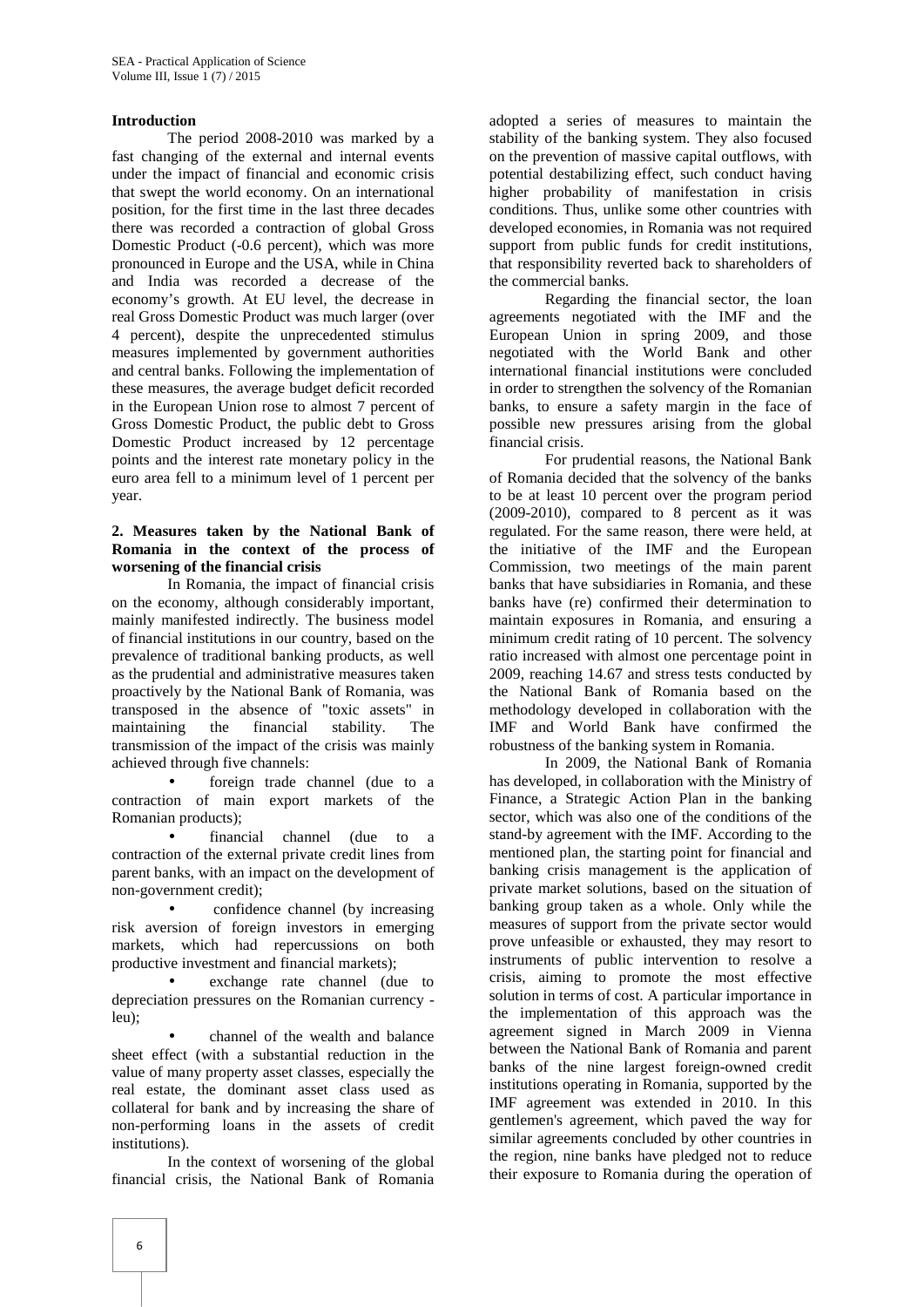the SBA and to increase a proactive capitalization in accordance with the requirements of the National Bank of Romania. In these circumstances, the indicators of capitalization, solvency and liquidity of banks remained at levels consistent with prudential requirements without the need for financial support from the state. In strong correlation with the technical conditions of the stand-by agreement, there was issued a legislation which provides power the National Bank of Romania:

 to require to significant shareholders of a credit institution in its difficulty to provide the necessary financial support;

 to prohibit or limit profit distributions to remedy the financial situation;

 to suspend the voting rights of shareholders who do not comply with the request for financial support (Government Emergency Ordinance no. 25/2009, approved by Romanian Law no. 270/2009).

To improve the adequacy of bank capital, the supervisory authority has ordered a series of other measures such as monthly reporting of the solvency ratio; raising and maintaining a certain level of solvency, higher minimum requirement regulated, depending on the risk profile of the bank; maintenance of own funds at a level to ensure solvency ratio of at least 10 percent. There were also changes that have occurred in the calculation of the necessary liquidity, like the Romanian Norm no. 7/2009 introducing more stringent determination criteria. In terms of provisioning rules applied by credit institutions in Romania, there was developed a study analyzing the characteristics compared to other EU Member States and the differences from IFRS treatment, the conclusions underpinning the recommendations of the new regulations (Romanian Regulation of the National Bank of Romania no. 3/2009; Romanian Order the National Bank of Romania no. 5/2009, etc.). In line with the European practice and in order to strengthen confidence in the domestic banking system, the deposit guarantee scheme was extended for legal persons from 20 000 Euros to 100,000 Euros and the maximum payout was reduced to 20 working days, for individuals.

#### **3. The response of the National Bank of Romania to the emergence and manifestation of the financial crisis**

In the Romanian banking system, the global financial crisis felt the effects later than in the United States of America and other developed countries, respectively from the last quarter of 2008. The reason is that the spread of the crisis was achieved through indirect channels, banks in Romania did not contain in their balance "toxic" assets, and problems in the banking system is determined largely by the crisis which occurred in

the real economy (Albulescu, 2013). The National Bank of Romania tried to meet the challenges of the crisis mainly through action on monetary policy instruments. In this context, the National Bank of Romania resorted to the use in an active way some Monetary Policy Tools such as reserve minimum standard ratios that were significantly lower and the monetary policy interest rate cuts. During 2007, the National Bank of Romania continued to use in an active and flexible way the components of the operational framework of the monetary policy specific to inflation targeting strategy, while maintaining its net debtor position in relation to the banking system. In order to discourage volatile capital inflows and to counter the threat of an unsustainable appreciation of the Romanian currency - leu, in the first months of 2007, the National Bank of Romania continued to resort to the practice of temporary partial absorption of excess liquidity through open market operations (deposit-taking) (RA, 2007, p.36-37, www.bnr.ro). In the context of deepening turmoil in financial markets and magnifying the inflationary pressures, the central bank resorted in 2007 and early 2008 to increase the successive monetary policy rate, which increased from 8 to 10.25 percent (2008). Since February 2009 the central bank has initiated and maintained so far a downward trend of monetary policy interest level, as can be seen from the figure no.1.

In order to make flexible the manner of controlling liquidity management and currency depreciation against the euro, the National Bank of Romania resorted to reducing the minimum standard reserves, in Romanian currency- lei but also in foreign currency. Minimum standard reserve ratio for liabilities incurred in Romanian currency -lei was reduced from 20 percent (2008) to 10 percent (2014) in four steps (18 percent, 15 percent, 12 percent - intermediate values), while the minimum standard reserve ratio for liabilities incurred in foreign currency was reduced from 40 percent (2008) to 14 percent (2014) in seven stages (35 percent, 30 percent, 25 percent, 20 percent, 18 percent 16 percent - intermediate values) (see table no. 1).

The result of measures taken by the National Bank of Romania but also of the credit demand deficit in the period July 2013 - July 2014, the interest rates charged by banks on new loans granted in Romanian currency - lei to the main categories of borrowers saw a significant decrease (by 3.3 points percentage respectively from 11.4 percent to 8.2 percent for individual customers and by 2.2 percentage points, from 8.6 percent to 6.4 percent for non-financial companies) (RSF 2014, p.40, www.bnr.ro).

The measures taken and the monetary policy applied by the National Bank of Romania sought to create proper conditions for recovery of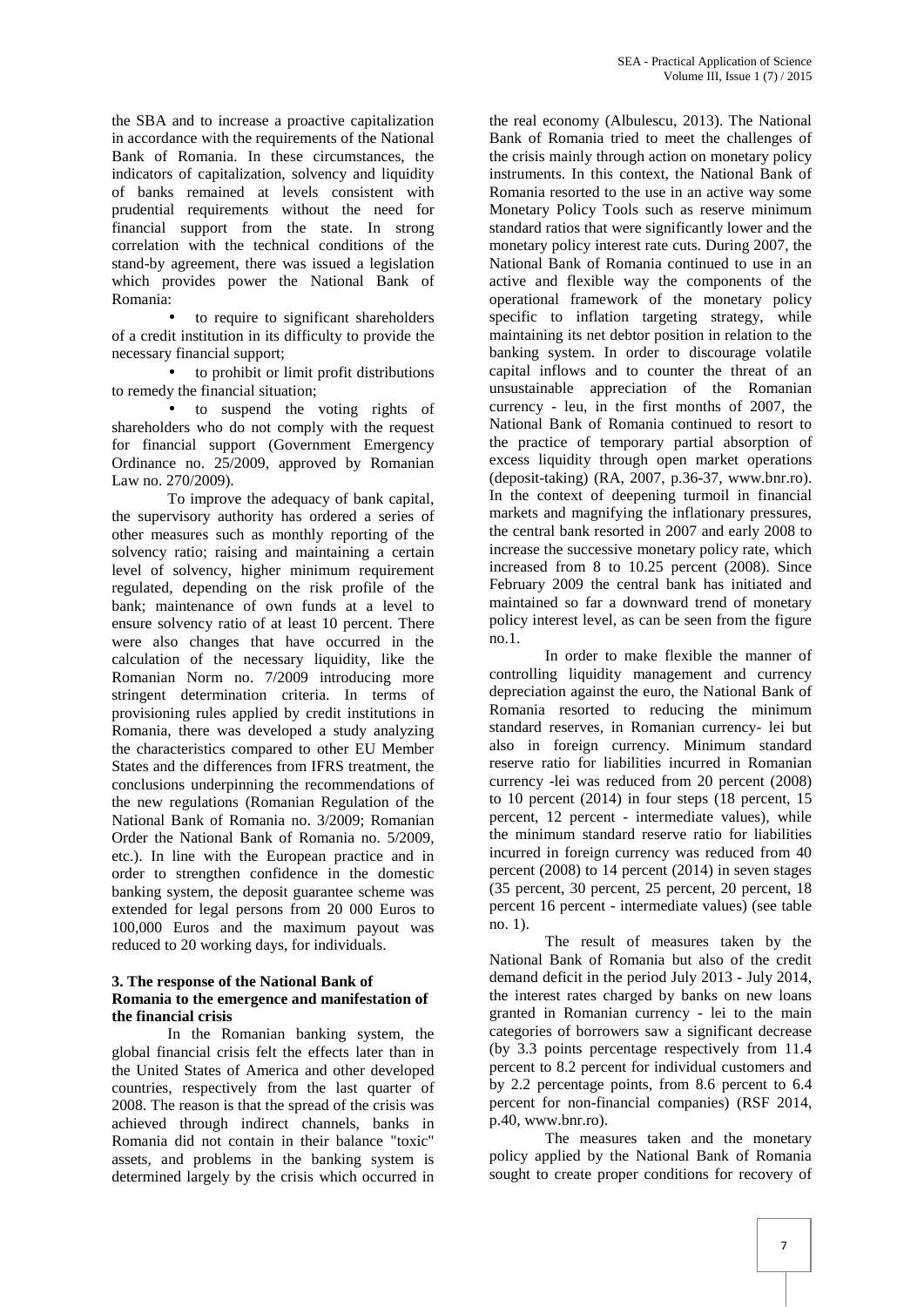financial intermediation activity and thus sustainable recovery of the economic activity. Although, the evolution of the credits and bank assets has been improved, and by contrast showed a downward trend.

As can be seen in Figure no. 2 both growth and the degree of intermediation degree within the analyzed period were supported by foreign currency lending. Currently, the process of deleveraging is the main challenge for the banking system as sources attracted from parent banks have shown a downward trend (9.1 billion Euros in the period 2008 - June 2014), due to increase savings in the local market which led to the replacement of external and domestic sources, especially shortterm mobilized from the population, which does not allow their placement by banks on longer.

After a 16.6 percent share of credit of Gross Domestic Product in 2004 to the end of 2010 it experienced a considerable upswing recording a share of 40.75 percent, in the context of relaxing the credit conditions, stabilizing the inflation, raising the supply and demand for credit. But the growth of Non-governmental credit (NGC) paved the credit boom of 2005-2007, culminating in the emergence of the global crisis that has dominated the local economy leading to a stagnation of NGC growth around 40% of GDP between 2009 AND 2011. Later this year can be seen even a worsening trend is the evolution of private sector credit, reaching 34.8 percent in 2013. The effects of deleveraging occurred at the level of parent banks, which achieved a consolidated balance balancing structure for compliance with the new capital requirements by reducing risk exposure and the local subsidiaries were faced with the process of credit restraining.

In the post crisis period the National Bank of Romania undertook substantial efforts to improve the quality of the loan portfolio and reducing nonperforming loans, establishing measures, such as removal of all exposures outside the balance sheet representing fully provisioned bad loans, the creation of adjustments from depreciation (provisions IFRS), the achievement of an external audit of adjustments from depreciation (IFRS provisioning) due to outstanding loans portfolio at 06/30/2014 and collateral evaluation (Georgescu, sept.2014).

Since 2008 the monetary policy pursued by the National Bank of Romania has become more restrictive due to the financial turmoil triggered by the global crisis, and the central bank resorted to the diversification of intervention methods. The National Bank of Romania retook into consideration the disinflation process resumed in 2008, aiming to replacing the inflation to a better path consistent with projected inflation targets and

acting quickly to inflationary pressures by using monetary instruments so as to support disinflation.

The operational framework suffered a significant change in the last quarter of 2008, given that, in the context of a continuing decrease of the structural liquidity excess in the banking system the net liquidity of credit institutions became a negative trend. Accordingly, a first for the past ten years, the main role in managing liquidity and influencing interest rates was taken by monetary injection operations, and the National Bank of Romania returned from October to a creditor position of the banking system. The objective of reinitiating disinflation and repositioning the annual rate of inflation on a trajectory consistent with achieving the established targets in a short and medium term proved to be a challenge for monetary policy during the post-crisis period. Despite all its efforts, the National Bank of Romania failed to consolidate disinflation, the inflation rate continued to be volatile, especially in 2011-2013. An evolution, and future inflation projection is shown in the Figure no.3.

#### **4. Conclusions**

In conclusion, we can say that the measures taken by the National Bank of Romania in terms of prudential regulation and supervision aimed not only to overcome the difficulties caused by the international context, but also to fit into a broader vision, which aims to ensure long-term stability of the financial system. The actions taken by the National Bank of Romania in terms of financial stability were not likely to affect fundamental pursuit of price stability, but rather an important prerequisite to achieve it on a medium and long term period. As a result of measures taken by the central bank, we can say that Romania's banking system still has sufficient resources to manage shocks generated by a possible increase in credit risk, by a comfortable level of capital adequacy and high quality, the proof in this respect is the high value of the solvency ratio (15.5 percent) and the Tier 1 ratio (14.1 percent). With regard to the assessment of the solvency and liquidity of the banking sector, the National Bank of Romania continued to conduct periodic exercises of testing the resistance to potential shocks to the banking financial system.

#### **ACKNOWLEDGMENT**

This paper has been financially supported within the project entitled *"SOCERT. Knowledge society, dynamism through research",* contract number POSDRU/159/1.5/S/132406. This project is cofinanced by European Social Fund through Sectoral Operational Programme for Human Resources Development 2007-2013. **Investing in people!**"

#### **5. Bibliography:**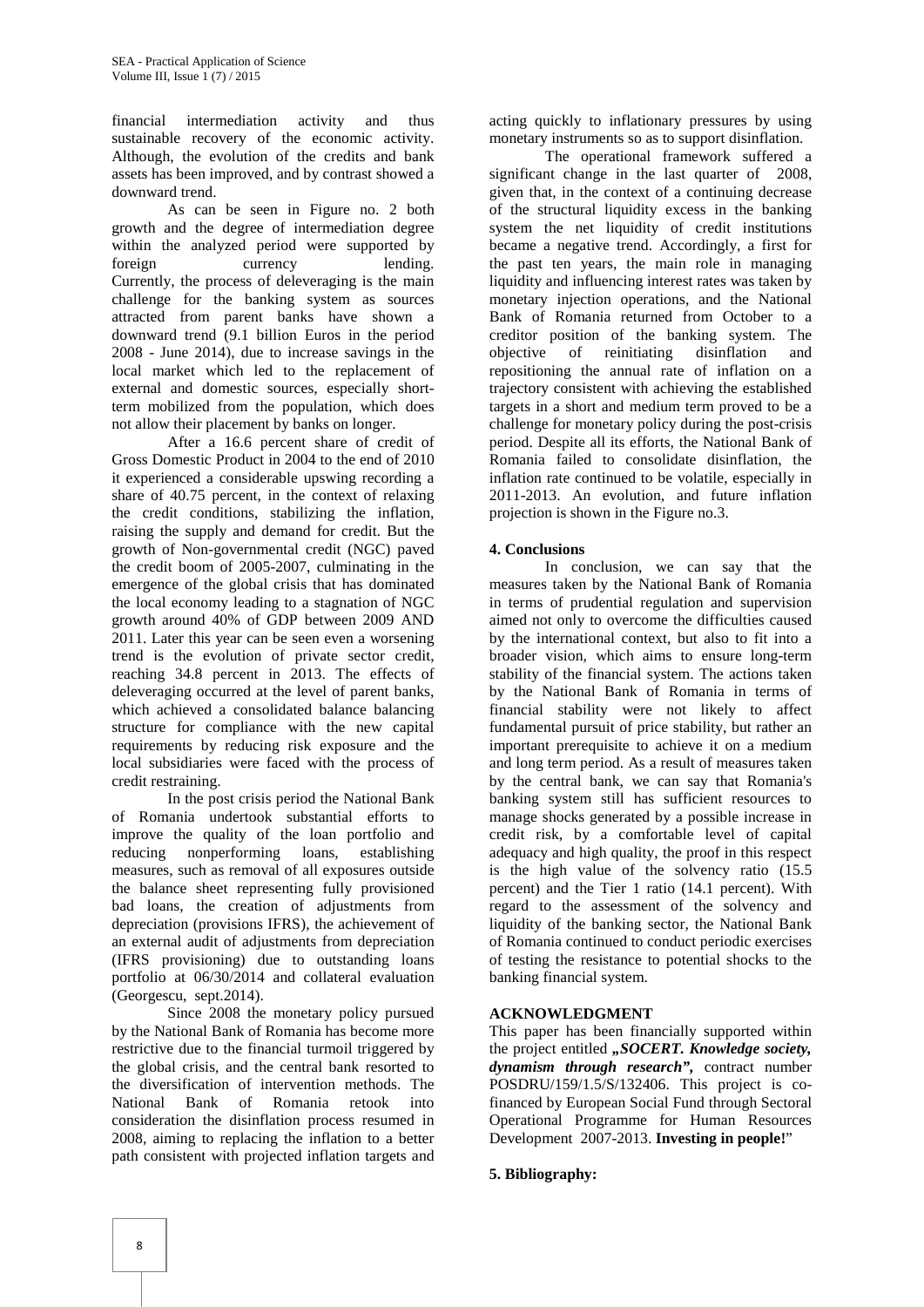- [1] Albulescu, C., T., (2013), *Criza mondial i redefinirea rolului băncilor central,* studiu publicat în volumul Studii post-doctorale în economie. Diserta ii post doctorale, Ed. Academiei Române
- [2] Georgescu, F., (2014), Aderarea *României la Uniunea Bancar i ajustarea sectorului bancar*, Constan a, 4 septembrie 2014
- [3] \*\*\*Raport de stabilitate financiar pentru anul 2014, www.bnr.ro
- [4] \*\*\*Raport anual pentru anul 2007, www.bnr.ro
- [5] http://www.bnr.ro/Statistica-87.aspx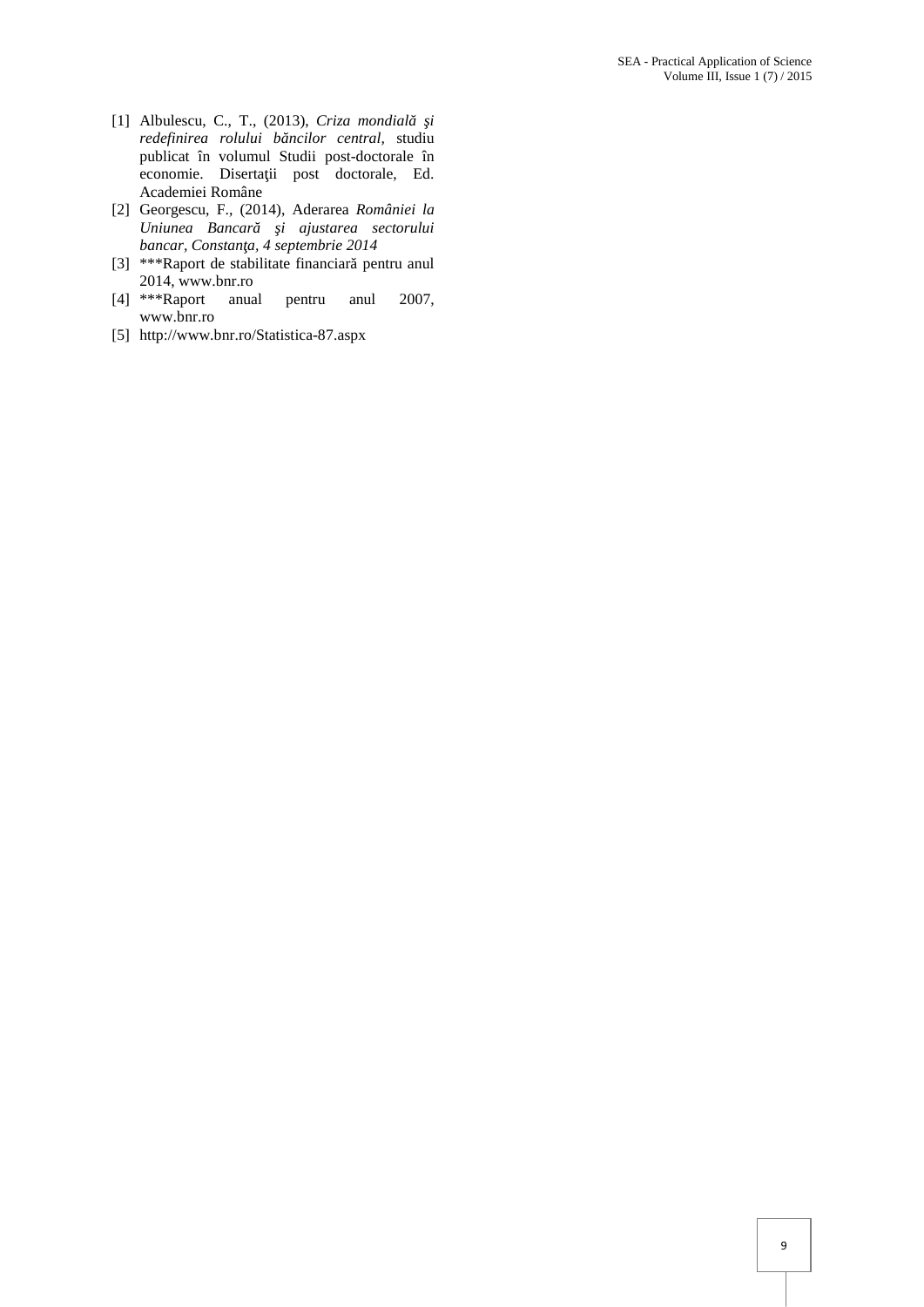SEA - Practical Application of Science Volume III, Issue 1 (7) / 2015



*Figure No. 1. The* evolution of the monetary policy rate in the post crisis *Source: prepared by the author based on data available information on www.bnr.ro,*

|  |  |  |           |  |  | Table no. 1. Monetary policy decisions on minimum stadard reserves adopted by the central bank during |  |  |
|--|--|--|-----------|--|--|-------------------------------------------------------------------------------------------------------|--|--|
|  |  |  | 2008-2014 |  |  |                                                                                                       |  |  |

| <b>Minimum stadard reserves</b> |                                                                                            |                                                                                   |  |  |  |  |
|---------------------------------|--------------------------------------------------------------------------------------------|-----------------------------------------------------------------------------------|--|--|--|--|
|                                 | Minimum standard<br>reserve ratio for liabilities<br>incurred in Romanian<br>currency -lei | Minimum standard reserve ratio for<br>liabilities incurred in foreign<br>currency |  |  |  |  |
| 31 iul 2008                     | 20.00                                                                                      | 40.00                                                                             |  |  |  |  |
| 30 oct 2008                     | 18.00                                                                                      | 40.00                                                                             |  |  |  |  |
| 4 feb 2009                      | 18.00                                                                                      | 40.00                                                                             |  |  |  |  |
| 6 mai 2009                      | 18.00                                                                                      | 35.00                                                                             |  |  |  |  |
| 30 iun 2009                     | 15.00                                                                                      | 30.00                                                                             |  |  |  |  |
| 4 aug 2009                      | 15.00                                                                                      | 30.00                                                                             |  |  |  |  |
| 29 sept 2009                    | 15.00                                                                                      | 25.00                                                                             |  |  |  |  |
| 16 noi 2009                     | 15.00                                                                                      | 25.00                                                                             |  |  |  |  |
| 5 ian 2010                      | 15.00                                                                                      | 25.00                                                                             |  |  |  |  |
| 3 feb 2010                      | 15.00                                                                                      | 25.00                                                                             |  |  |  |  |
| 29 mar 2010                     | 15.00                                                                                      | 25.00                                                                             |  |  |  |  |
| 6 mai 2010                      | 15.00                                                                                      | 25.00                                                                             |  |  |  |  |
| <b>Iunie 2011</b>               | 15.00                                                                                      | 20.00                                                                             |  |  |  |  |
| <b>Ian 2014</b>                 | 12.00                                                                                      | 18.00                                                                             |  |  |  |  |
| <b>Iul 2014</b>                 | 12.00                                                                                      | 16.00                                                                             |  |  |  |  |
| <b>Noi 2014</b>                 | 10.00                                                                                      | 14.00                                                                             |  |  |  |  |

*Source: prepared by the author based on data from www.bnr.ro,* http://www.bnr.ro/Statistica-87.aspx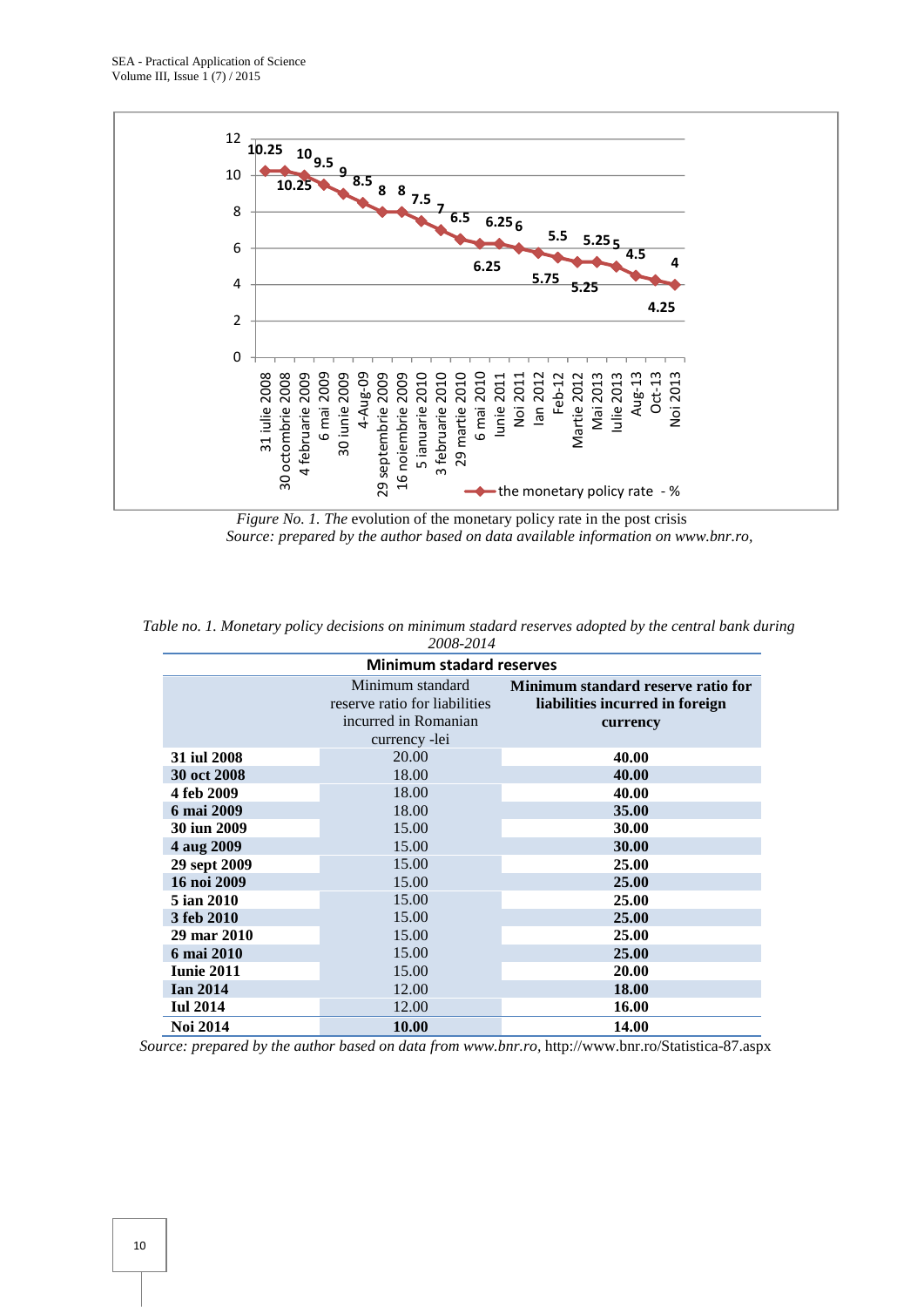



*Figure No. 2. The evolution of private sector credit separated on beneficiaries and types of currency (% GDP)*



*Figure No. 3. Evolution and forecast of inflation rate in 2011-2016 Source: prepared by the author based on data from www.bnr.ro,* http://www.bnr.ro/Statistica-87.aspx